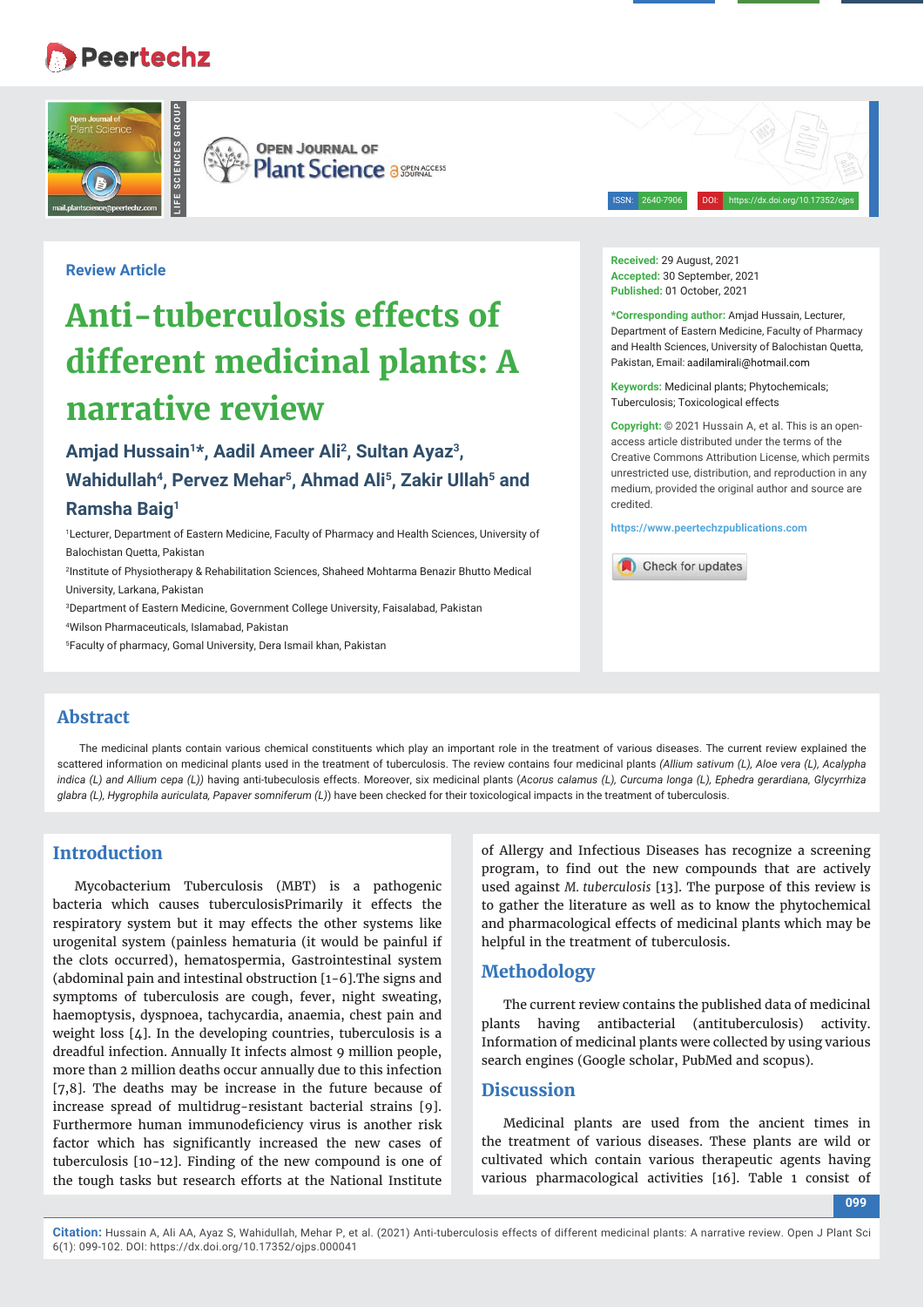botanical name, family, parts used, plant extracts, pathogens, minimum inhibitory concentration (MIC) (mg/ml), zone of inhibition (mm), traditional uses and the methods used for determination of antibacterial activity. These study explained medicinal plants used for treating tuberculosis. While Table 2 comprises the vernacular name, family, concentration, parts used, extracts and toxic effects on the tested animals.

The antibacterial activity (antituberculosis) of these plants are due to their metabolites such as phenol, glycosides, alkaloids, steroids, tannins, terpenes, trepenoids, saponins and flavonoids.

Medicinal plants are used in the different dosage form like decoction, concoction, tablets, capsule and syrup. Decoction and extract of the plants are the common technique used due to easy intake [17].

#### **Antibacterial effects of some medicinal plants used in the treatment of tuberculosis**

Incidence of tuberculosis increases due to multiple drug

resistance and HIV infected patients [18]. Traditionally, many plants has been used for the treatment of tuberculosis. These plants contain active biomolecules having antimycobacterial activity. Furthermore, these plants decreased the adverse effects as well as multi-drug resistance [19].

There are four plants such as Allium sativum L. and Aloe vera (L.) Burm.f., Acalypha indica L., and Allium cepa L., leaves and bulbs have antibacterial activity against M. tuberculosis. The extracts of the plants were taken in concentration from 0.02-0.04 mg/ml. The zone of inhibition against the MBT were between 2.5 and 17.3 mm. A. indica showed strong inhibiting activity (17.3mm) against H37Rv strain of M. tuberculosis by using L-J proportion method [20].

Traditionally P. granatum (L.), Artemisia afra Jacq. Ex Willd, Abutilon indicum (L.), Carica papaya (L.), Bombax ceiba (L.), Linum usitatissimum L., Aegle marmelos (L.), and Bauhinia variegate (L.) are used against tuberculosis. However, few medicinal plants have been investigated properly for their therapeutic effects against tuberculosis.

|  | Table 1: In-vitro activity of some medicinal plants having antituberculosis effects. |
|--|--------------------------------------------------------------------------------------|
|--|--------------------------------------------------------------------------------------|

| www.arminited.com/news/communication/arminited/internation-arminited-arminited-arminited-arminited- |                |                     |                                 |                                                  |                                       |                           |                     |                          |                                            |
|-----------------------------------------------------------------------------------------------------|----------------|---------------------|---------------------------------|--------------------------------------------------|---------------------------------------|---------------------------|---------------------|--------------------------|--------------------------------------------|
| Plant name                                                                                          | Reference      | Part used           | <b>Extract</b>                  | <b>Pathogenic agent</b>                          | <b>Concentration</b><br>(mg/ml)       | <b>Inhibition</b><br>(mm) | MIC (mg/<br>ml)     | <b>Traditional uses</b>  | <b>Method</b>                              |
| Allium sativum (L)                                                                                  | Amaryllidaceae | <b>Bulb</b>         | Water,<br>Crude<br>extract      | Mycobacterium<br>tuberculosis (H37Rv<br>strain)c | 0.02<br>0.04                          | 10.92<br>16.0             | N/A                 | Tuberculosis             | Lowenstein<br>Jensen proportion<br>method. |
| Aloe vera (L)                                                                                       | Asphodelaceae  | Leave,<br>Leave gel | Pure gel,<br>Ethanol<br>acetone | Mycobacterium<br>tuberculosis (H37Rv<br>strain)  | 0.02<br>2.54<br>N/A<br>0.04<br>10.41  |                           | <b>Tuberculosis</b> | L-J proportion<br>method |                                            |
| Acalypha indica (L)                                                                                 | Euphorbiaceae  | Leaves              | Water<br>extract,               | Mycobacterium<br>tuberculosis (H37Rv<br>strain)  | 12.7<br>0.020<br>N/A<br>17.3<br>0.040 |                           | TB                  | L-J proportion<br>method |                                            |
| Allium cepa (L)                                                                                     | Liliaceae      | <b>Bulb</b>         | Aqueous                         | Mycobacterium<br>tuberculosis                    | 0.02<br>0.04                          | 9.9<br>8.9                | N/A                 | <b>Tuberculosis</b>      | L-J proportion<br>method                   |

**Table 2:** Toxicity of medicinal plants used traditionally for the treatment of tuberculosis.

|                | <b>Table 2.</b> TOXICITY OF HIGHCHIGH PIGHTS GOOD thanhollarly for the treatment of table calogies. |               |                                   |                     |                                                         |                                                                                                                              |                                                                                                                                  |  |  |  |
|----------------|-----------------------------------------------------------------------------------------------------|---------------|-----------------------------------|---------------------|---------------------------------------------------------|------------------------------------------------------------------------------------------------------------------------------|----------------------------------------------------------------------------------------------------------------------------------|--|--|--|
| S.No           | <b>Plant Name/ Rf.no</b>                                                                            | Family        | <b>Concentration</b>              | Part used           | <b>Extract</b>                                          | <b>Toxic effect</b>                                                                                                          | <b>Test Animal</b>                                                                                                               |  |  |  |
|                | Acorus calamus (L)<br>$[30]$                                                                        | Acoraceae     | 100                               | Rhizome             | Acetone                                                 | Haemolysis                                                                                                                   | Sheep                                                                                                                            |  |  |  |
| $\overline{2}$ | Curcuma longa (L)<br>[27, 28]                                                                       | Zingiberaceae | 1000<br>0.1                       | Rhizome<br>Root     | Hydro alcohol<br>Root extract                           | Mild depression, reduced<br>respiration, dullness<br>Apoptosis, To stop the<br>development of embryo at<br>the morula stage. | Rat<br>Rabbit                                                                                                                    |  |  |  |
| 3              | Ephedra gerardiana<br>[29]                                                                          | Ephedraceae   | Excess amount                     | Herb<br>Alkaloid    |                                                         | High blood pressure, heart<br>problem and liver damage,                                                                      | Human                                                                                                                            |  |  |  |
| 4              | Glycyrrhiza glabra (L)<br>[26]                                                                      | Fabaceae      | Excess amount<br>760-2,280        | Root<br>Dried root  | Glycyrrhizinic Acid<br>Glycyrrhizinic Acid              | Blood pressure, kidney,<br>edema and hypertension.<br>Hypokalemia, edema.                                                    | Human<br>Human                                                                                                                   |  |  |  |
| 5              | Hygrophila auriculata<br>$[32-33]$                                                                  | Acanthaceae   | 80<br>$1.1 - 1.6$<br>0.22<br>2000 | Seed<br>Leaves      | Gentamicin<br>Methanol<br>Aqueous<br>Methanolic extract | Cytotoxicity<br>Dehydration                                                                                                  | Human cancer cell lines (Breast,<br>Colon)<br>Albino rat                                                                         |  |  |  |
| 6              | Papaver somniferum (L)<br>$[31]$                                                                    | Papaveraceae  | 150                               | <b>Stem</b><br>Root | Ethyl acetate                                           | Necrotic effect                                                                                                              | African green monkey kidney, human<br>colorectal adenocarcinoma, rat<br>brain tumour cells and human cervix<br>carcinoma.<br>100 |  |  |  |

**Citation:** Hussain A, Ali AA, Ayaz S, Wahidullah, Mehar P, et al. (2021) Anti-tuberculosis effects of different medicinal plants: A narrative review. Open J Plant Sci 6(1): 099-102. DOI: https://dx.doi.org/10.17352/ojps.000041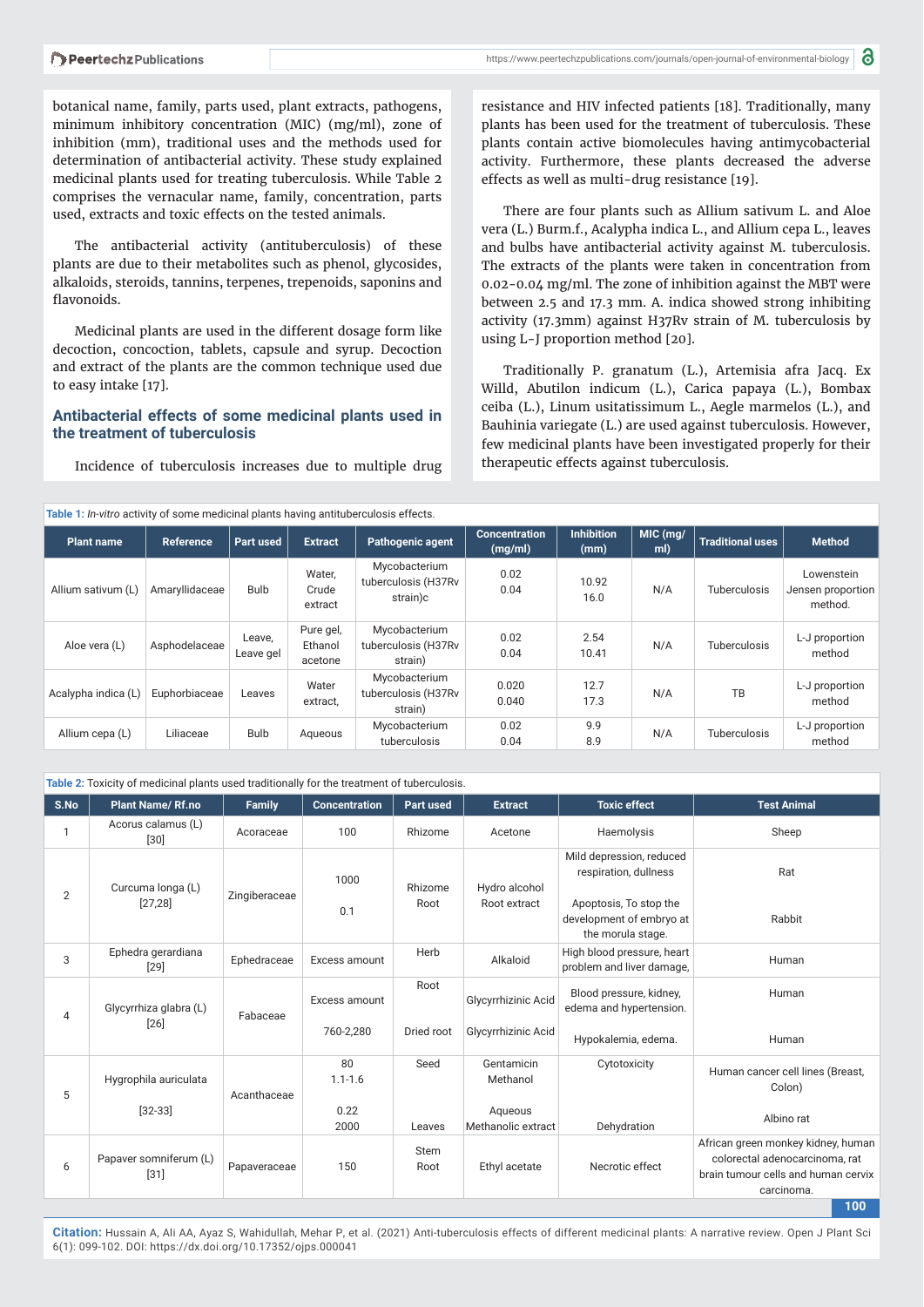#### **Toxicity of some medicinal plants used in the treatment of tuberculosis**

Medicinal plants contain primary and secondary metabolite called bioactive natural products. These metabolites have various pharmacological activities and used for the treatment of different diseases. However toxic effects may be observed in the use of various plants [21-24].

It is believed that herbal medicines are safe, but this review reported seven medicinal plants having toxic effects in human beings and animals [25].

It has been reported that G. glabra contain glycyrrhizin and glycyrrhizinic acid. These chemical constituents stimulate the excretion of adrenal cortex hormones (Mineralocorticoid). The increase level of mineralocorticoid decreases renin level, sodium retention, hypokalemia, hypervolemia, edema and hypertension. Furthermore, it has been observed that glycyrrhiza glabra is harmful for the people having high blood pressure, heart and kidney diseases [26].

1000 mg/kg of hydroalcoholic extract of C. longa induces depression and decreased respiration. Furthermore, root extract of C. longa (0.1 μg/ml) stops the growth of embryo in rabbit at morula stage [27,28].

George P conducted a study in 2011, which explained that excessive amount of Ephedra gerardiana causes liver damage, heart problem, high blood pressure [29].

Ahmad et al., explained a study that acetone extract of Acorus calamus causes hemolysis [30]. Papaver somniferum is a good source of different bioactive molecules and used for many diseases but it has necrotic effects at concentration of 150 μg/ml [31]. Seeds and leaves extract of Hygrophila auriculata in various solvents exhibit cytotoxicity and dehydration effects in albino rat [32,33] Table 2.

#### **Conclusions**

Medicinal plants contain most of the bioactive natural compounds that exhibit various pharmacological activities. The current study explained that some of medicinal plants are traditionally used in the treatment of TB. Leaves and bulbs are the common parts used in the form of extract and decoction. While some of the plants have potential effects against tuberculosis but they produce toxic effects in the body.

#### **References**

- 1. Jones RN (2010) Microbial etiologies of hospital-acquired bacterial pneumonia and ventilator-associated bacterial pneumonia. Clin Infect Dis 51: 81–87. **Link:** https://bit.ly/2WtEb3e
- 2. Cilloniz C, Martin-Loeches I, Garcia-Vidal C, San Jose A, Torres A, et al. (2016) Microbial etiology of pneumonia, epidemiology, diagnosis and resistance patterns. Int J Mol Sci 17: 2120. **Link:** https://bit.ly/3kSBbGP
- 3. WHO (2008) Global tuberculosis control: Surveillance, planning and financing, WHO report. Geneva, Switzerland: WHO. **Link:** https://bit.ly/3uujyjR
- 4. Wejse C, Gustafson P, Nielsen J, Gomes VF, Aaby P, et al. (2008) TBscore: Signs and symptoms from tuberculosis patients in a low-resource setting

have predictive value and may be used to assess clinical course. Scand J Infect Dis 2008: 111-120. **Link:** https://bit.ly/39SskPm

- 5. Wechsler H, Westfall M, Lattimer JK (1960) The earliest signs and symptoms in 127 male patients with genitourinary tuberculosis. J Urol 83: 801-803. **Link:** https://bit.ly/39PFAUL
- 6. Rai S, Thomas WM (2003) Diagnosis of abdominal tuberculosis: the importance of laparoscopy. J R Soc Med 96: 586-588. **Link:** https://bit.ly/2WrShSL
- 7. Marais BJ, Pai M (2007) Recent advances in the diagnosis of childhood tuberculo-sis. Arch Dis Child 92: 446-452. **Link:** https://bit.ly/3zPYNQV
- 8. Singh IP, Bharate SB, Bhutani KK (2005) Anti-HIV natural products. Curr Sci 89: 269-290. **Link:** https://bit.ly/3uq2yLG
- 9. Amber R, Adnan M, Tariq A, Mussarat S (2016) A review on antiviral activity of the Himalayan medicinal plants traditionally used to treat bronchitis and related symptoms. J Pharm Pharmacol 69: 1-14. **Link:** https://bit.ly/3AV32vG
- 10. Chaisson RE, Slutkin G (1989) Tuberculosis and human immunodeficiency virus infection. Journal of infectious diseases 159: 96-100.
- 11. Harries AD (1990) Tuberculosis and human immunodeficiency virus infection in developing countries. Lancet 335: 387-390. **Link:** https://bit.ly/3mbAl7D
- 12. Telzak EE (1997) Tuberculosis and human immunodeficiency virus infection. Medical Clinics of North America 81: 345-360.
- 13. De Cock KM, Chaisson RE (1999) Will DOTS do it? A reappraisal of tuberculosis control in countries with high rates of HIV infection. Int J Tuberc Lung Dis 3: 457-465. **Link:** https://bit.ly/39QUREN
- 14. Program TDS (2001) Search for new drugs for treatment of tuberculosis. Antimicrob Agents Chemother 45: 1943-1946. **Link:** https://bit.ly/3AVqDfH
- 15. Sheng-Ji P (2001) Ethnobotanical approaches of traditional medicine studies, some experiences from Asia. Pharm Biol 39: 74-79. **Link:** https://bit.ly/3zUZYyt
- 16. Prakash R (2015) Medicinal plants used by tribal communities: a study of Uttarakhand himalayan region. Int J Humanit Soc Sci Invent 4: 55–61. **Link:** https://bit.ly/3ikHMZf
- 17. Shah AS, Rahim S, Bhatti KH, Khan A, Din N, et al. (2015) Ethnobotanical study and conservation status of trees in the district Sargodha, Punjab, Pakistan. Int J Exp Bot 84: 34-44. **Link:** https://bit.ly/3kSeXF5
- 18. Hingley-Wilson SM, Sambandamurthy VK, Jacobs WR (2003) Survival perspectives from the world's most successful pathogen, Mycobacterium tuberculosis. Nat Immunol 4: 949. **Link:** https://go.nature.com/3uu35wi
- 19. Sharifi -Rad J, Salehi B, Stojanović-Radić ZZ, Fokou PVT, Sharifi -Rad M, et al. (2020) Medicinal plants used in the treatment of tuberculosis-Ethnobotanical and ethnopharmacological approaches. Biotechnol Adv 107629. **Link:** https://bit.ly/3A05Lm9
- 20. Gupta R, Thakur B, Singh P, Singh HB, Sharma VD, et al. (2010) Antituberculosis activity of selected medicinal plants against multi-drug resistant Mycobacterium tuberculosis isolates. Indian J Med Res 131: 809-813. **Link:** https://bit.ly/3kUmy65
- 21. Al-Qura'n S (2005) Ethnobotanical survey of folk toxic plants in southern part of Jordan. Toxicon 46: 119-129. **Link:** https://bit.ly/3zVb5aw
- 22. Maiga A, Diallo D, Fane S, Sanogo R, Paulsen BS, et al. (2005) A survey of toxic plants on the market in the district of Bamako, Mali: traditional knowledge compared with a literature search of modern pharmacology and toxicology. J Ethnopharmacol 96: 183-193. **Link:** https://bit.ly/3omXOFE
- 23. Schultes RE, Raffauf RF (1990) The healing forest: medicinal and toxic plants of the Northwest Amazonia. Dioscorides press.

**101**

**Citation:** Hussain A, Ali AA, Ayaz S, Wahidullah, Mehar P, et al. (2021) Anti-tuberculosis effects of different medicinal plants: A narrative review. Open J Plant Sci 6(1): 099-102. DOI: https://dx.doi.org/10.17352/ojps.000041